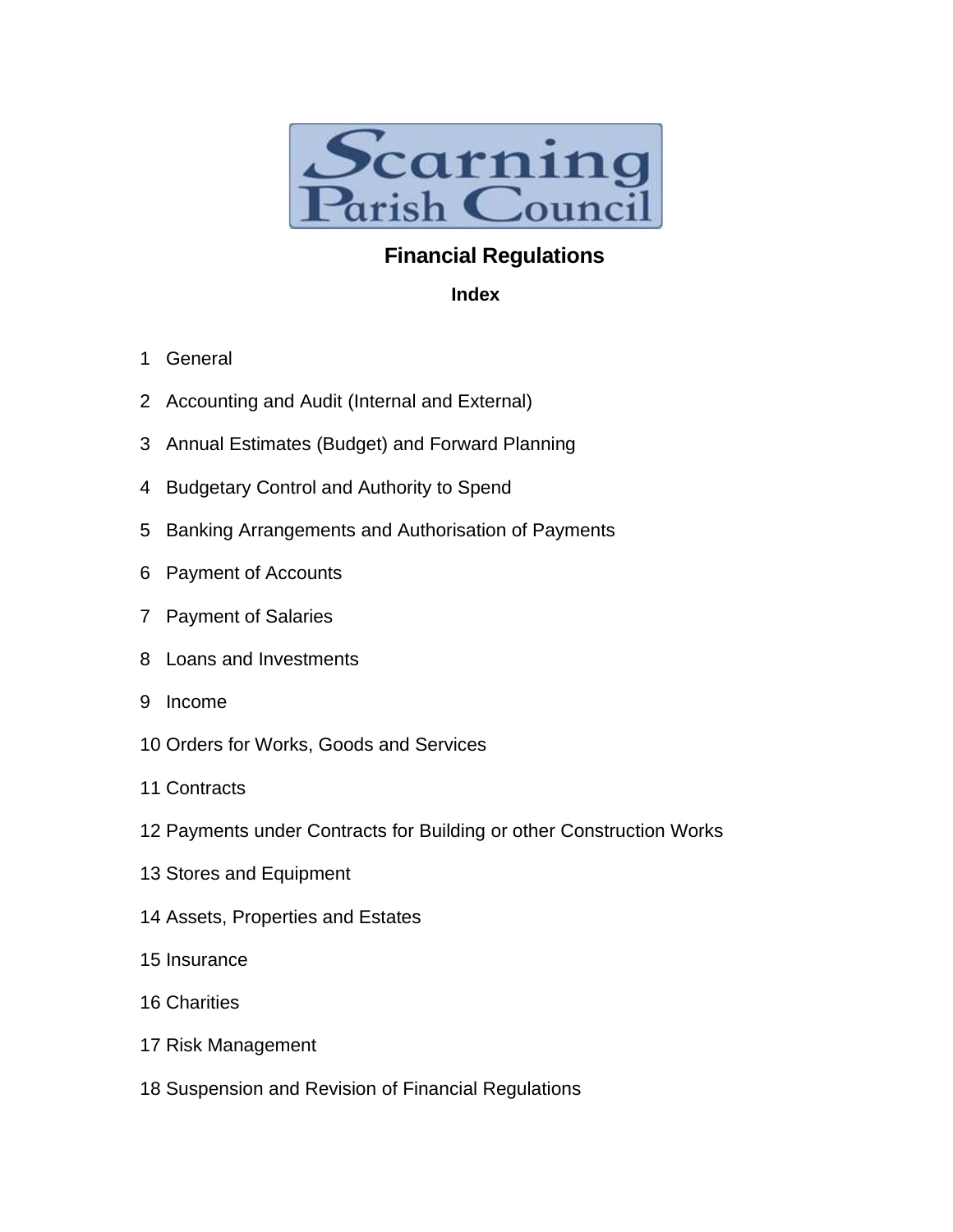# **1. General**

1.1. These Financial Regulations govern the conduct of financial management by the Council and may only be amended or varied by resolution of the Council. The Council is responsible in law for ensuring that its financial management is adequate and effective, and that the Council has a sound system of financial control, which facilitates the effective exercise of the Council's functions, including arrangements for the management of risk and for the prevention and detection of fraud and corruption. These Financial Regulations are designed to demonstrate how the Council meets these responsibilities.

1.2 The Responsible Financial Officer ( RFO ) is a statutory office and is appointed by the Council. The Clerk has been appointed as RFO for this Council and these regulations will apply accordingly. The RFO acts under the policy direction of the Council and administers the Council's financial affairs in accordance with proper practices. The RFO determines on behalf of the Council its accounting records and accounting control systems. The RFO ensures that the accounting control systems are observed and that the accounting records of the Council are maintained and kept up to date in accordance with proper practices.

1.3 The RFO is responsible for the production of financial management information as required by the Council.

1.4 The Council has appointed an Internal Control Officer (ICO), who monitors progress against objectives, financial systems and procedures, and budgetary control. The ICO submits a quarterly report to the Council.

1.5 At least once a year, prior to approving the Annual Return, the Council conducts a review of the effectiveness of its system of internal control in accordance with proper practices.

1.6 In these Financial Regulations, reference to the Accounts and Audit Regulations shall mean the Regulations issued under the provisions of Section 27 of the Audit Commission 1998 and then in force.

1.7 In these Financial Regulations the term 'proper practice' or 'improper practices' shall refer to guidance issued in Governance and Accountability in Local Councils in England and Wales – a Practitioners' Guide, which is published jointly by the NALC and SLCC and updated from time to time.

#### **2. Accounting and Audit (Internal and External)**

2.1 All accounting procedures and financial records of the Council shall be determined by the RFO in accordance with the Accounts and Audit Regulations, appropriate guidance and proper practices.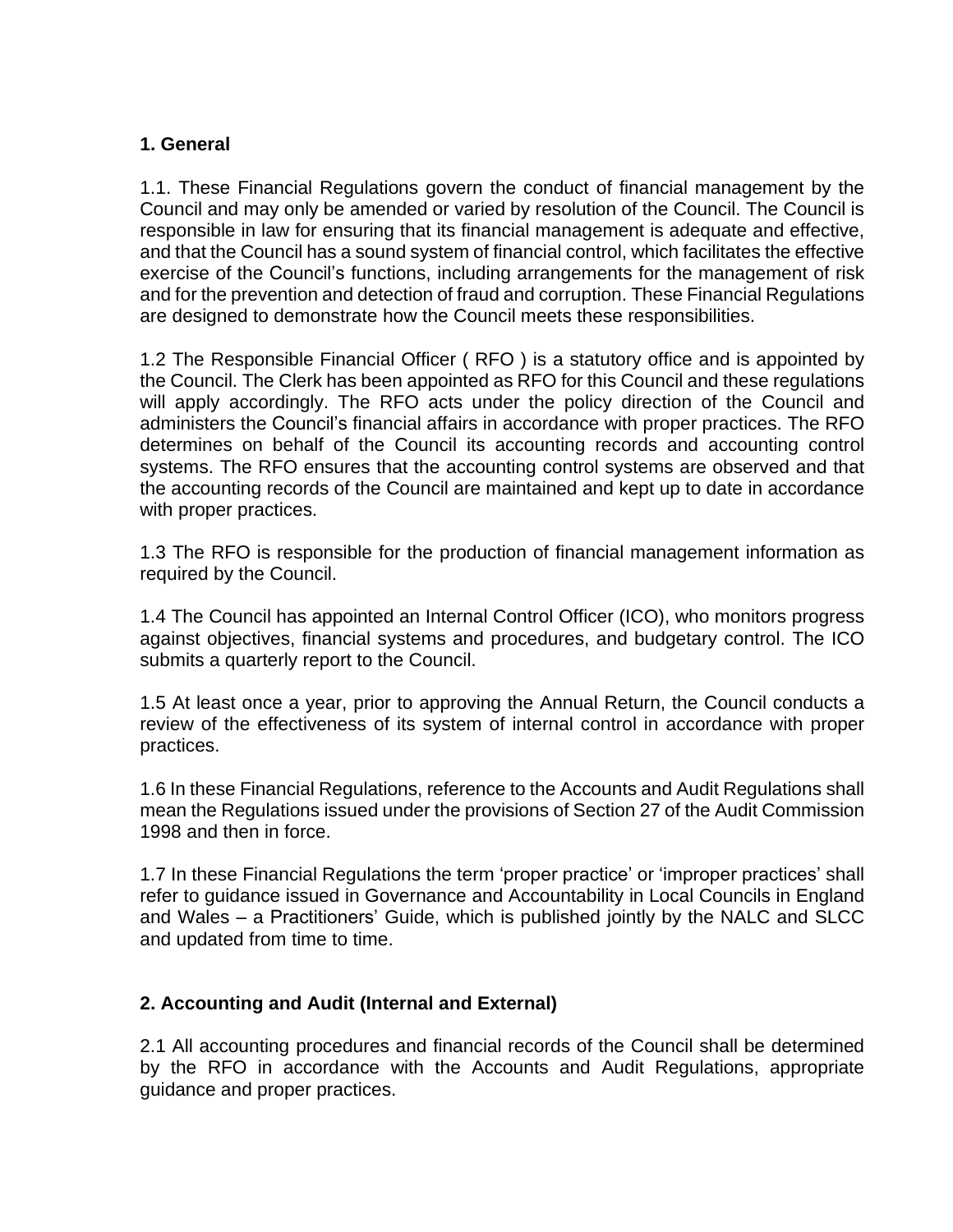2.2 The RFO shall be responsible for completing the annual financial statements of the Council, including the Annual Return, as soon as practicable after the end of the financial year and shall submit them and report thereon to the Council.

2.3 The RFO shall be responsible for completing the accounts of the Council contained in the Annual Return ( as supplied by the Auditor appointed from time to time by the Audit Commission ) and for submitting the Annual Return for approval and authorisation by the Council within the timescales set by the Accounts and Audit Regulations 2003 as amended, or set by the auditor.

2.4 The RFO shall be responsible for ensuring that there is an adequate and effective system of internal audit of the Council's accounting, financial and other operations in accordance with Regulation 5 of the Accounts and Audit Regulations 2003 as amended. Any officer or member of the Council shall, if the RFO or Internal Auditor requires, make available such documents of the Council which appear to the RFO or Internal Auditor to be necessary for the purpose of the Internal Audit, and shall supply the RFO or Internal Auditor with such information and explanation as the RFO or Internal Auditor considers necessary for that purpose.

2.5 The Internal Auditor shall be appointed annually by the Council and shall carry out the work required by the Council in accordance with proper practices.

2.6 The Internal Auditor, who shall be competent and independent of the operations of the Council, shall report to the Council in writing, or in person, on a regular basis with a minimum of two annual written reports in respect of each financial year. In order to demonstrate objectivity and independence, the Internal Auditor shall be free from any conflicts of interest and have no involvement in the financial decision making, management or control of the Council.

2.7 The Internal Auditor shall reassure himself that the risk of fraud being committed has been adequately covered in the Risk Assessment.

2.8 The Council shall ensure that Internal Audit work has been carried out ethically, with integrity and objectivity and that it has been planned and tested throughout the year.

2.9 The RFO shall make arrangements for the opportunity for inspection of the accounts, books and vouchers required by the Accounts and Audit Regulations ( 2003 ) and Accounts and Audit ( Amendment ) ( England ) Regulations 2006, and for the display or publication of any Notices and statements of account required by the Audit Commission Act 1998 and the Accounts and Audit Regulations.

2.10 The RFO shall, as soon as practicable, bring to the attention of all councillors any correspondence or report from the Internal or External Auditor, unless the correspondence is of a purely administrative matter.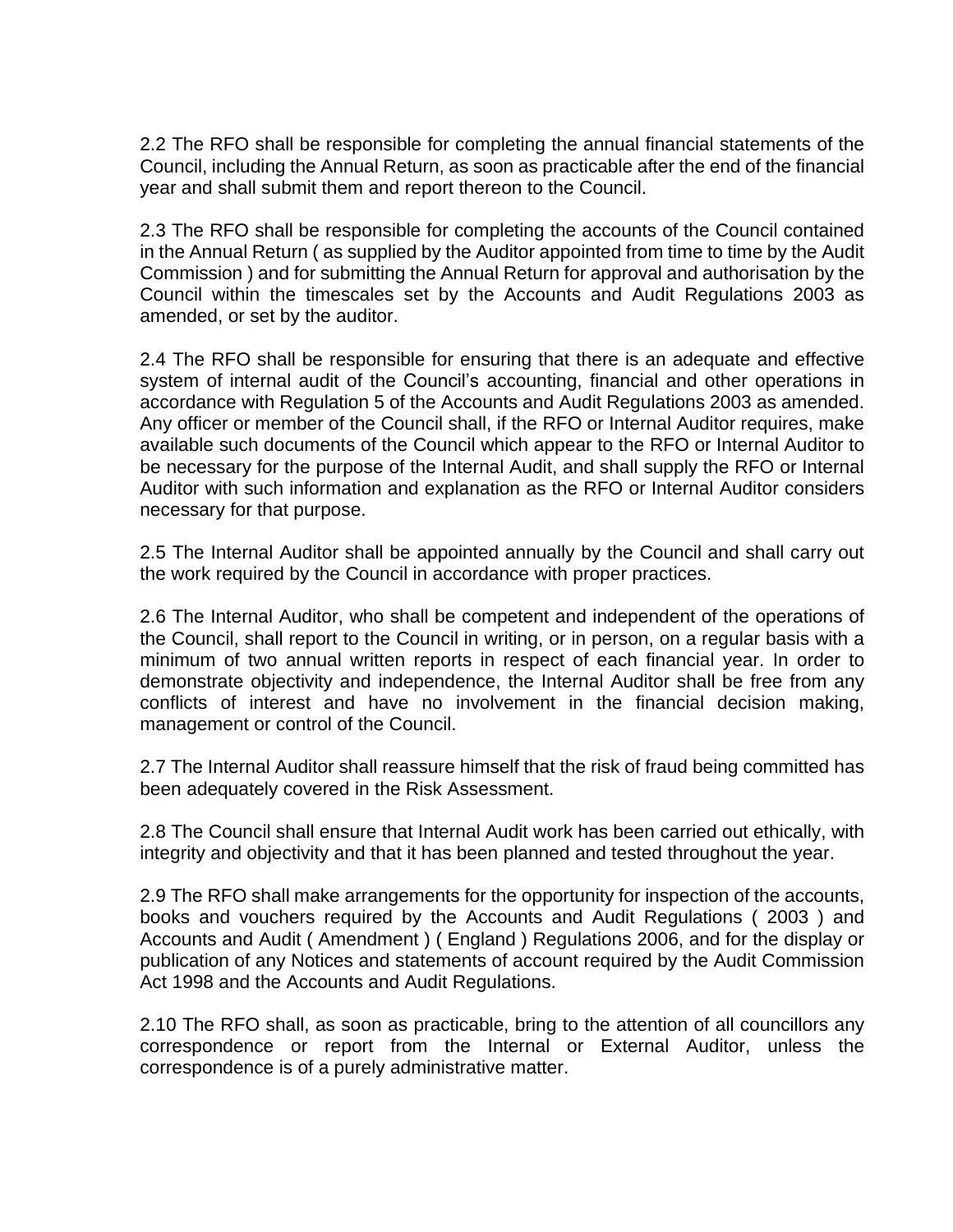2.11 Each year the Council shall arrange for a review of the systems of internal control. The results of the review are to be reported to and considered by a full meeting of the Council. The review needs to be completed prior to the completion of the Statement of Assurance in the Annual Return.

# **3. Annual Estimates (Budget) and Forward Planning**

3.1 The RFO shall formulate and submit proposals to the Council in respect of revenue and capital, including the use of reserves and sources of funding for the following financial year not later than the end of December each year.

3.2 Detailed estimates of all receipts and payments including the use of reserves and all sources of funding for the year shall be prepared each year by the RFO and the Council's Budget Subcommittee in the form of a budget to be considered by the Council.

3.3 The Council's Budget Subcommittee shall prepare a budget in accordance with the following timetable:

- prepare a draft budget for the following financial year at its meeting in October.
- prepare a final budget for the following financial year for consideration and approval at its meeting in January.
- prepare the Precept for agreement and signing on behalf of the Council by the date required by Breckland District Council.

The RFO shall supply each member with a copy of the draft and final budgets.

3.4 The annual budget forms the basis of financial control for the ensuing year.

# **4. Budgetary Control and Authority to Spend**

4.1 Expenditure on revenue items may be authorised up to the amounts included for that class of expenditure in the approved budget.

4.2 No expenditure may be incurred that will exceed the amount provided in the revenue budget for that class of expenditure. During the budget year and with the approval of the Council having considered fully the implications for public services, unspent and available amounts may be moved to other budget headings or to an earmarked reserve as appropriate.

4.3 The RFO regularly provides the Council with a statement of receipts and payments to date under each head of the budget, comparing actual expenditure to the appropriate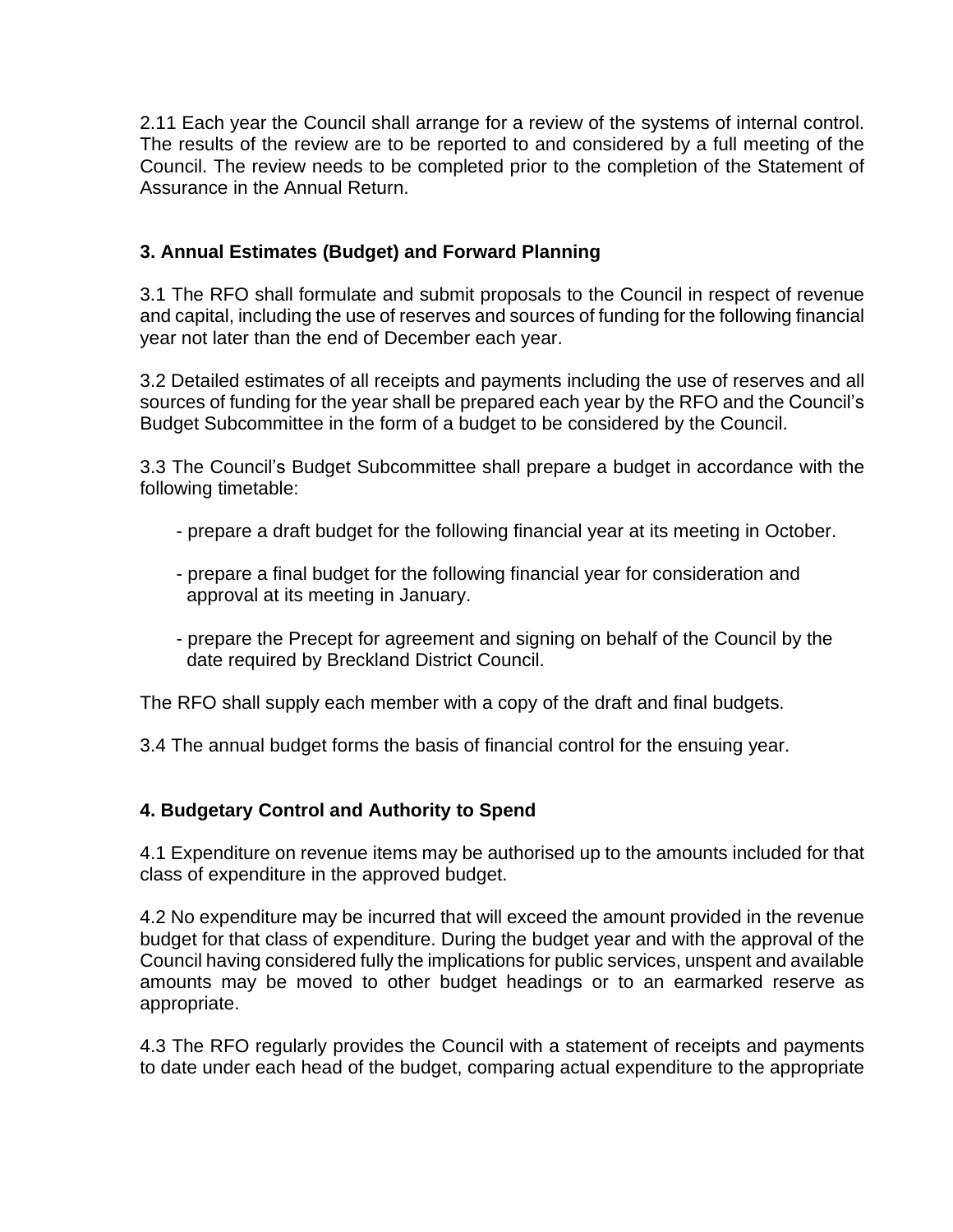date against that planned as shown in the budget. These statements are prepared at least at the end of each financial quarter.

4.4 The clerk may incur expenditure on behalf of the Council after consultation with the Chairman, or in his absence the Vice Chairman, which is necessary to carry out the repair, replacement or other work which is of such extreme urgency that it must be done at once, whether or not there is any budgetary provision for the expenditure, subject to a limit of £500. The clerk shall report the action to the Council as soon as practicable thereafter.

4.5 Unspent provisions in the revenue shall not be carried forward to a subsequent year unless placed in an earmarked reserve by resolution of the Council.

4.6 No expenditure shall be incurred in relation to any capital project and no contract entered into or tender accepted involving capital expenditure unless the Council is satisfied that the necessary funds are available, or the requisite borrowing approval has been obtained.

4.7 All capital works shall be administered in accordance with Council's Standing Orders and Financial regulations relating to contracts.

# **5. Banking Arrangements**

5.1 The Council's banking arrangements shall be made by the RFO and approved by the Council. These shall be annually reviewed for safety and efficiency.

5.2 A schedule of the payments required, forming part of the agenda for the meeting, shall be prepared by the RFO and together with the relevant invoices be presented to the Council. If the schedule is in order, it shall be authorised by a resolution of the Council.

5.3 Two members of the Council shall make online payments/sign cheques drawn on the bank account in accordance with the schedule referred to in paragraph 5.2 or in accordance with paragraph 6.4

5.4 To indicate agreement of the details shown on its online payments/the cheques, the signatories shall initial the invoice or other documentation, and in the case of cheque payments, the cheque counterfoil.

5.5 Transfers of funds between the Current Account and Savings Account need not be authorised at Council Meetings. The RFO shall be authorised to move funds as dictated by circumstances.

#### **6. Payment of Accounts**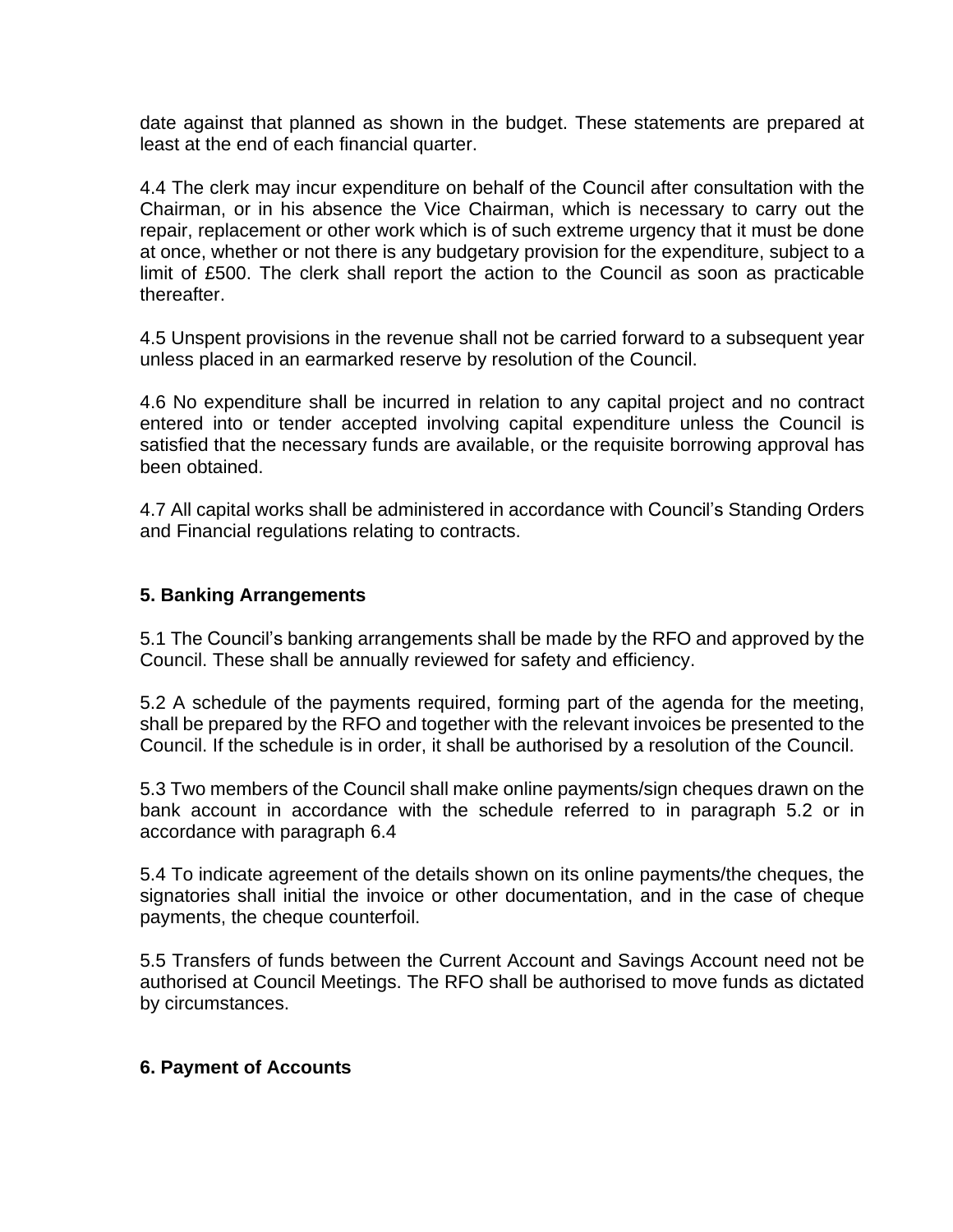6.1 All payments shall be effected by online banking, or cheque payment, or other order drawn on the Council's bankers.

6.2 All invoices shall be examined, verified and certified by the RFO. The RFO shall satisfy himself that the work, goods or services to which the invoice relates shall have been received, carried out, examined and approved.

6.3 The RFO shall examine invoices in relation to arithmetic accuracy and shall analyse them to the appropriate expenditure heading. The RFO shall take all steps to settle all invoices submitted and which are in order at the next available Council Meeting.

6.4 If a payment is necessary to avoid a charge of interest under the Late Payment of Commercial Debts ( Interest ) Act 1998 and the due date for payment is before the next scheduled Meeting of the Council, where the RFO certifies that there is no dispute or other reason to delay payment, the RFO may ( not withstanding paragraph 6.3 ) take all steps necessary to settle such invoices provided that a list of payments shall be submitted to the next appropriate Meeting of the Council.

6.5 The Council will not maintain any form of cash float. All cash received must be banked intact. Any payments made in cash by the RFO (for example for postage or minor stationery items) shall be refunded on a regular basis, at least quarterly.

#### **7. Payment of Salaries**

7.1 As an employer, the Council shall make arrangements to meet fully the statutory requirements on all employers by PAYE and National Insurance legislation. The payment of all salaries shall be made in accordance with payroll records and the rules of PAYE and National Insurance currently operating, and all salaries shall be as agreed by the Council.

7.2 Payment of salaries and payment of deductions from salary such as may be made for tax, National Insurance and pension contributions, may be made in accordance with the payroll records and on the appropriate dates stipulated in employment contracts, provided that each payment is reported to and ratified by the next available Council Meeting.

#### **8. Loans and Investments**

8.1 All loans and investments shall be negotiated in the name of the Council and shall be for a set period in accordance with Council policy.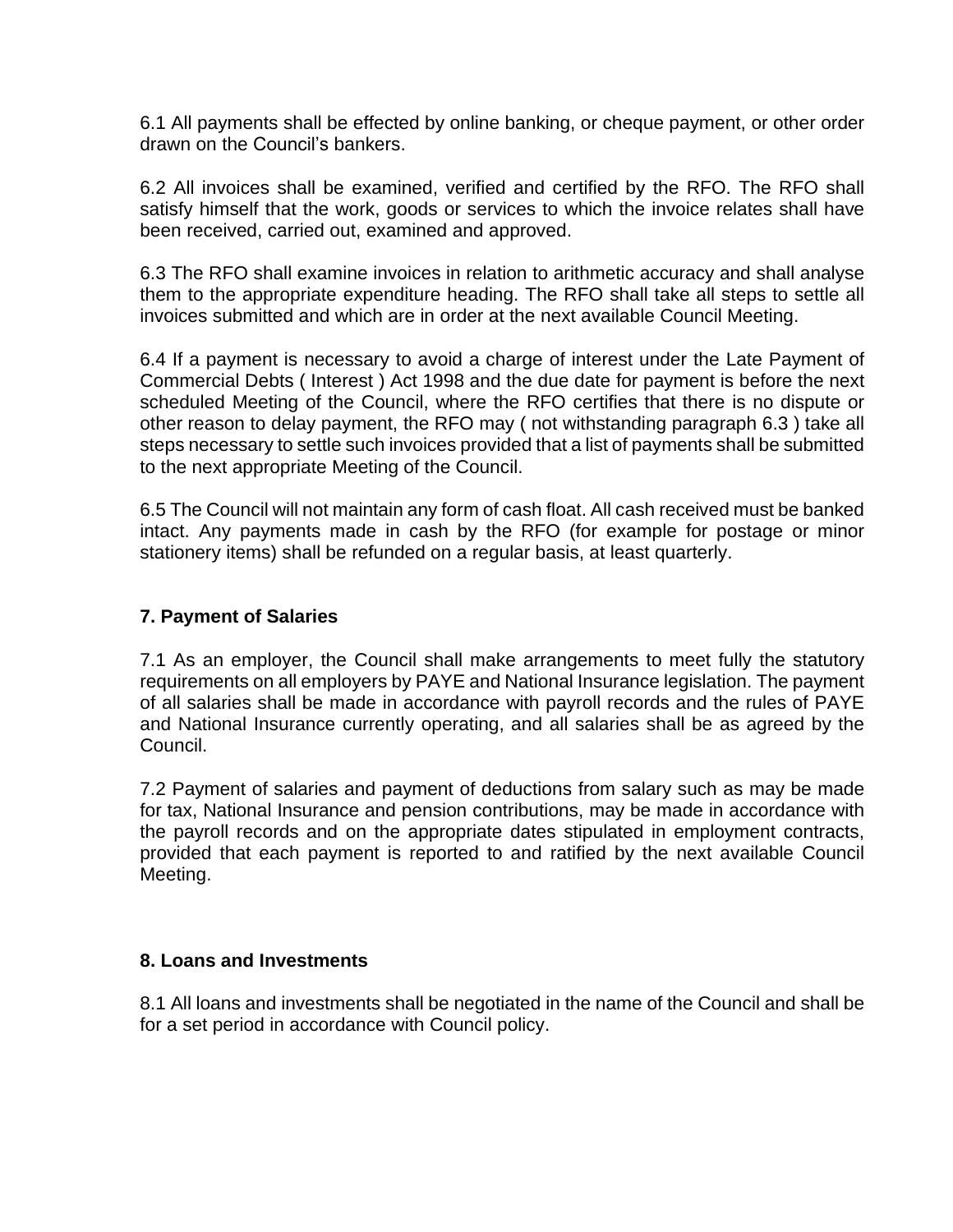8.2 The Council shall consider the need for an Investment Policy, which, if drawn up, shall be in accordance with relevant regulations, proper practices and guidance. Any policy shall be reviewed at least annually.

8.3 All investments of money under the control of the Council shall be in the name of the Council.

8.4 Any borrowings shall be effected in the name of the Council, after obtaining any necessary borrowing approval. Any application for borrowing approval shall be approved by the Council as to terms and purpose. The terms and conditions of borrowings shall be reviewed at least annually.

8.5 All investment certificates and other documents relating thereto shall be retained in the custody of the RFO.

#### **9. Income**

9.1 The collection of all sums due to the Council shall be the responsibility of and under the supervision of the RFO.

9.2 Particulars of all charges to be made for work done, services rendered or goods supplied shall be agreed annually by the Council and notified to the RFO. The RFO shall be responsible for the collection of all accounts due to the Council.

9.3 The Council will review all fees and charges annually, following a report of the RFO.

9.4 Any sums found to be irrecoverable and any bad debts shall be reported to the Council and shall be written off in the year.

9.5 All sums received on behalf of the Council shall be banked intact as directed by the RFO. In all cases, all receipts shall be deposited with the Council's bankers with such frequency as the RFO considers necessary.

9.6 The origin of each receipt shall be entered on the paying in slip.

9.7 Personal cheques shall not be cashed out of money held on behalf of the Council.

9.8 The RFO shall promptly complete any VAT Return that is required. Any repayment claim due in accordance with the VAT Act 1994 section 33 shall be made at least annually coinciding with the end of the financial year.

9.9 Where any significant sums of cash are received by the Council, the RFO shall take such steps as are agreed by the Council to ensure that more than one person is present when the cash is counted in the first instance, that there is a reconciliation to some form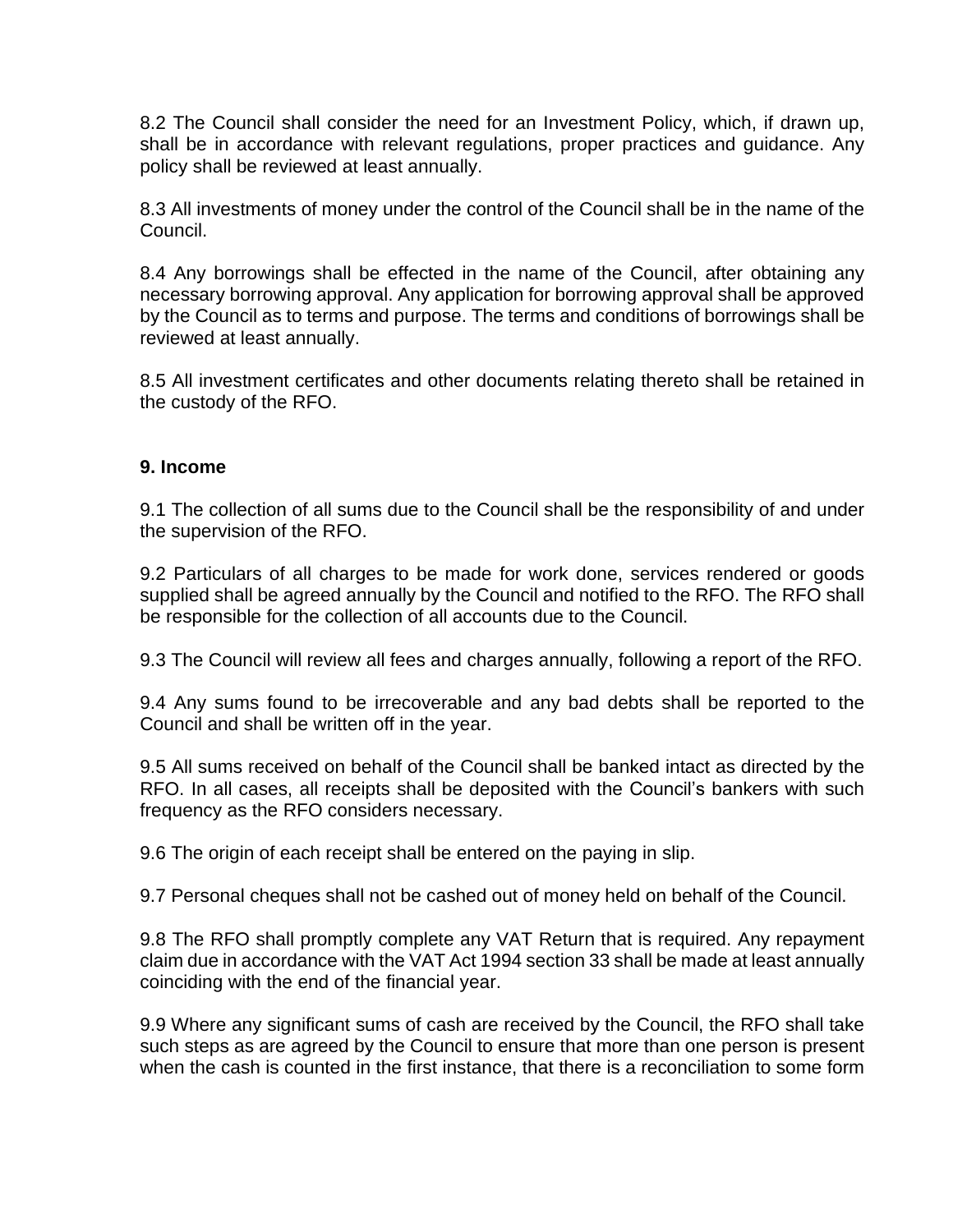of control such as ticket issues and that appropriate care is taken in the security and safety of individuals banking such cash.

#### **10. Orders for Work, Goods and Services**

10.1 An official order or letter shall be issued for all work, goods and services, unless a formal contract is to be prepared or an official order would be inappropriate. Copies of orders shall be retained.

10.2 Order books shall be controlled by the RFO.

10.3 All members and officers are responsible for obtaining value for money at all times. An officer issuing an official order shall ensure as far as reasonable and practicable that the best available terms are obtained in respect of each transaction, usually by obtaining three or more quotations or estimates from appropriate suppliers.

10.4 The RFO shall verify the lawful nature of any proposed purchase before the issue of any order, and in the case of new and infrequent purchases or payments, the RFO shall ensure that the statutory authority shall be reported to the meeting at which the order is approved so that the Minutes can record the power being used.

#### **11. Contracts**

11.1 Procedures as to contracts are laid down as follows:

 a. Every contract shall comply with these financial regulations and no exceptions shall be made otherwise than in an emergency provided that these regulations shall not apply to contracts which relate to the following items.

(i) for the supply of gas, electricity, water, sewerage and telephone services.

 (ii) for specialist services such as are provided by solicitors, accountants, surveyors and planning consultants.

 (iii) for work to be executed or goods or materials to be supplied which consist of repairs to or parts for existing machinery or equipment.

 (iv) for work to be executed or goods or materials to be supplied which constitute an extension of an existing contract by the Council.

(v) for additional audit work of the External Auditor up to an estimated value of  $£250$ ( in excess of this sum the RFO shall act after consultation with the Chairman and Vice Chairman of the Council ).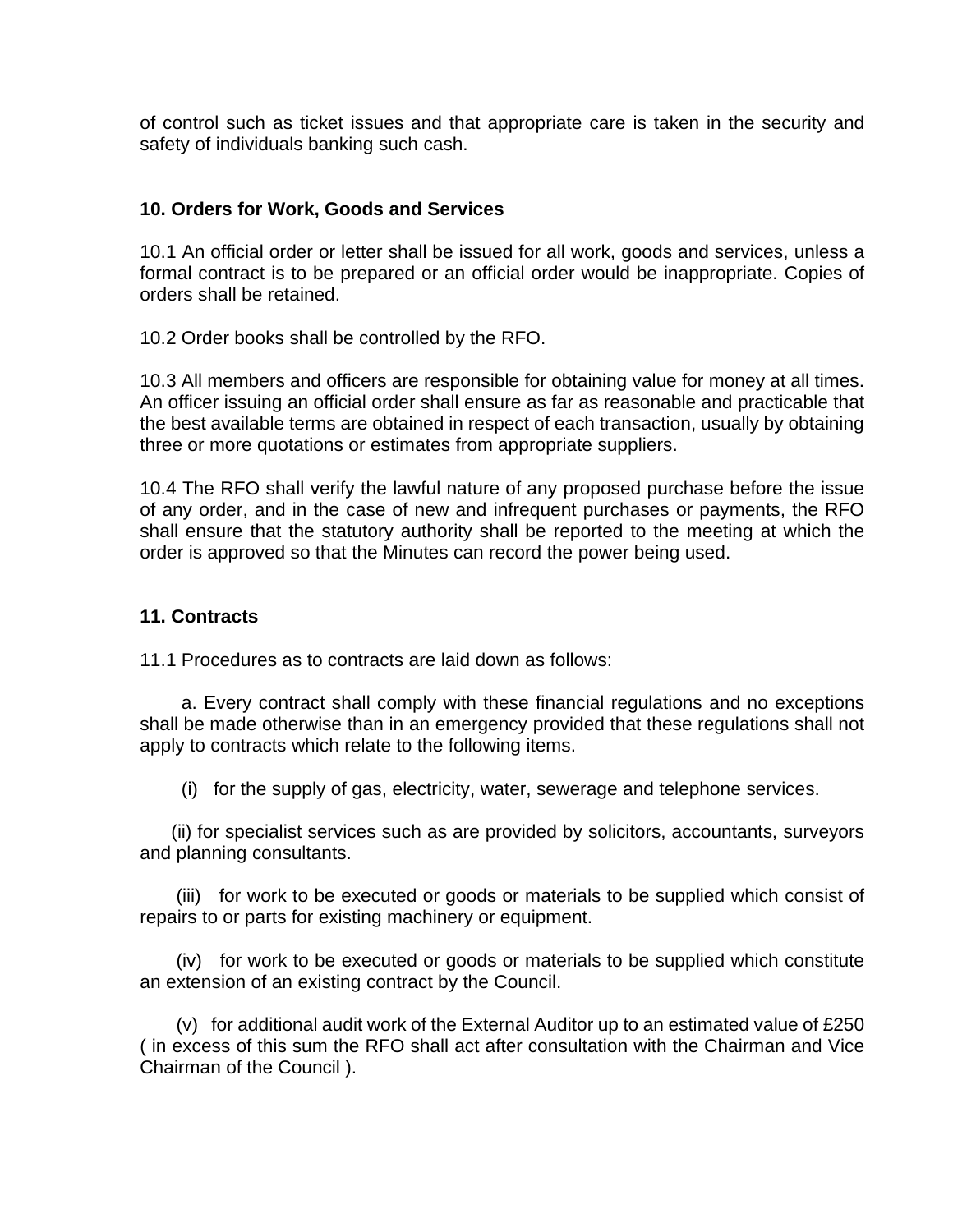(vi) for goods or materials proposed to be purchased that are proprietary articles and/or are only sold at a fixed price.

 b. Where it is intended to enter into a contract exceeding £2,500 in value for the supply of goods or materials or for the execution of works or specialist services other than such goods, materials, works or specialist services as are excepted as set out in paragraph (a) the RFO shall invite tenders from at least three firms to be taken from the appropriate approved list.

 c. When applications are made to waive financial regulations relating to contracts to enable a price to be negotiated without competition the reason shall be embodied in a recommendation to the Council.

 d. The Council shall not be obliged to accept the lowest or any tender, quote or estimate.

# **12 Payments under Contracts for Building or Other Construction Works**

12.1 Payments on account of the contract sum shall be made within the time specified in the contract by the RFO upon authorised certificates of the architect or other consultants engaged to supervise the contract (subject to any percentage withholding as may be agreed in the particular contract).

12.2 Where contracts provide for payment by instalments the RFO shall maintain a record of all such payments. In any case where it is estimated that the total cost of work carried out under a contract, excluding agreed variations, will exceed the contract sum of 5% or more a report shall be submitted to the Council.

12.3 Any variation to a contract or addition to or omission from a contract must be approved by the Council and Clerk to the Contractor in writing, the Council being informed where the final cost is likely to exceed the financial provision.

#### **13. Stores and Equipment**

13.1 The officer in charge of each section shall be responsible for the care and custody of stores and equipment in that section.

13.2 Delivery Notes shall be obtained in respect of all goods received into store or otherwise delivered and goods must be checked as to order and quality at the time delivery is made.

13.3 Stocks shall be kept at the minimum levels consistent with operational requirements.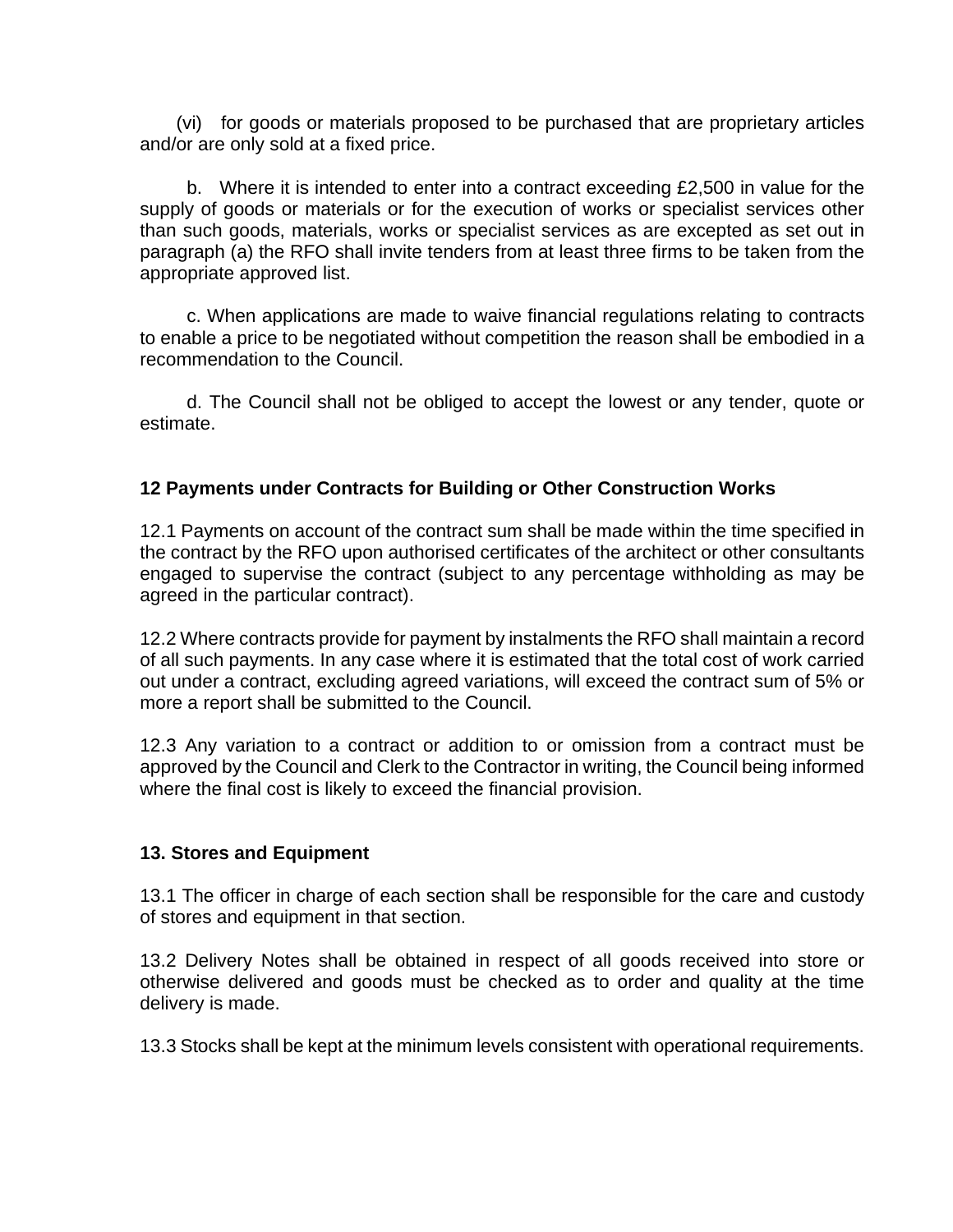13.4 The RFO shall be responsible for periodic checks of stocks and stores at least annually.

# **14. Assets, Properties and Estates**

14.1 The clerk shall make appropriate arrangements for the custody of all title deeds of properties owned by the Council. The RFO shall ensure a record is maintained of all properties owned by the Council, recording the location, extent, plan, reference, purchase details, nature of the interest, tenancies granted, rents payable and purpose for which held in accordance with Accounts and Audit Regulations.

14.2 The continued existence of tangible assets shown in the Register shall be verified at least annually, in conjunction with a health and safety inspection of assets.

14.3 No property shall be sold, leased or otherwise disposed of without the authority of the Council, together with any other consents required by law, save where the estimated value of any one item of tangible, movable property does not exceed £50.

#### **15. Insurance**

15.1 Following the annual risk assessment ( as per Financial Regulation 17 ) the RFO shall effect all insurances and negotiate all claims on the Council's insurers.

15.2 The RFO shall give prompt notification to the Council of all new risks or properties that require to be insured and of any alterations affecting existing insurances.

15.3 The RFO shall keep a record of all insurances affected by the Council and the property and risks covered thereby. This will be reviewed annually.

15.4 The RFO shall be notified of any loss, liability or damage, or of any event likely to lead to a claim and shall report these to the Council at the next available meeting.

15.5 All appropriate employees of the Council shall be included in a suitable fidelity guarantee insurance which shall cover the maximum risk exposure as determined by the Council.

#### **16. Charities**

16.1 Where the Council is sole trustee of a charitable body, the RFO shall ensure that separate accounts are kept of the funds held on charitable trusts and separate financial reports made in such form as shall be appropriate in accordance with Charity Law and legislation, or as determined by the Charity Commission. The RFO shall arrange for any